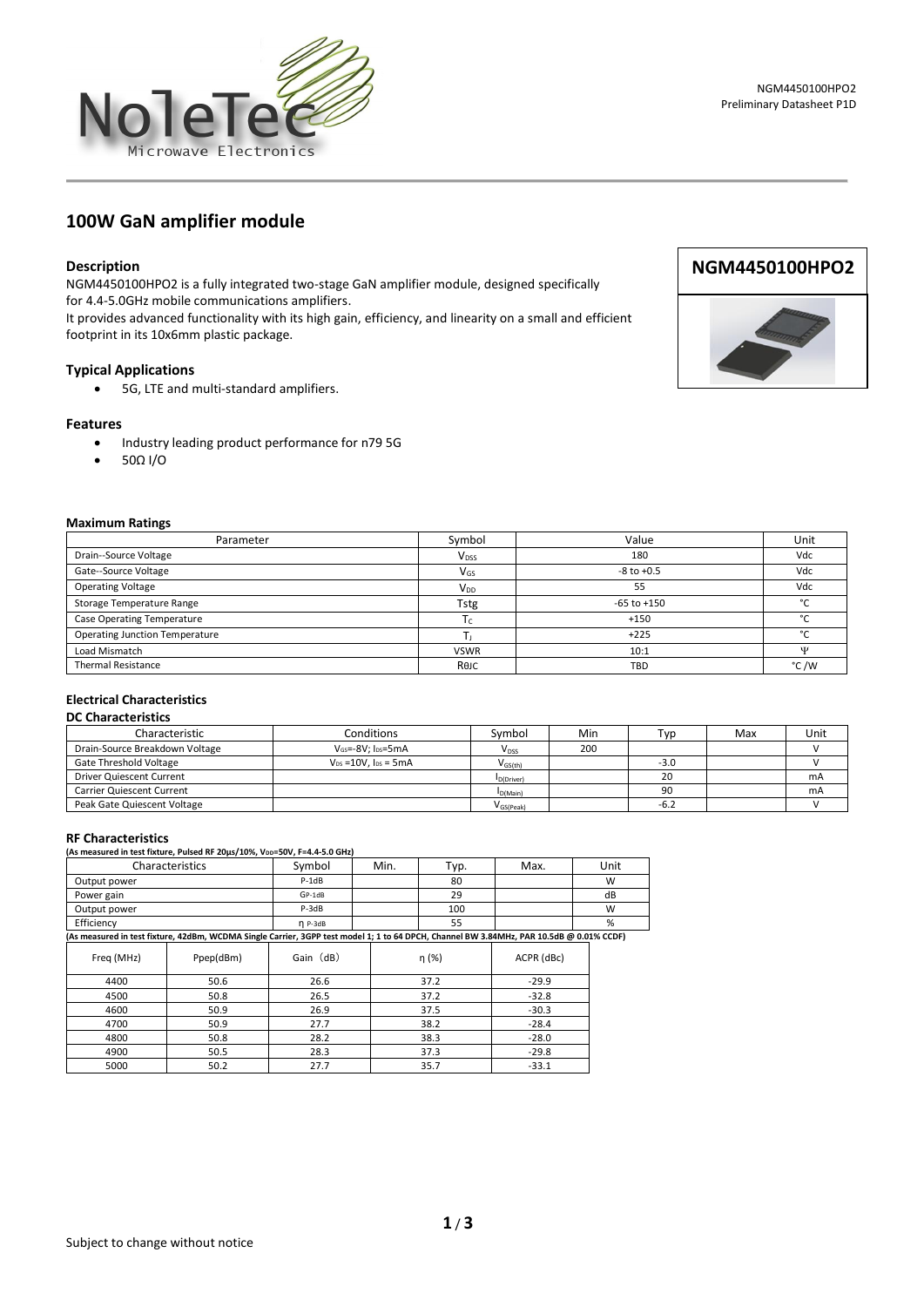

#### **Performance as measured in test fixture.**



### **Functional block diagram and package pinning**



| Pin                                     | Symbol           | <b>Description</b>                                                                                                                   |  |
|-----------------------------------------|------------------|--------------------------------------------------------------------------------------------------------------------------------------|--|
|                                         | VD1              | Driver amplifier Drain bias                                                                                                          |  |
| 4                                       | VG1              | Driver amplifier Gate bias                                                                                                           |  |
| 6                                       | <b>RFIN</b>      | $RF 50\Omega$ Input                                                                                                                  |  |
| 11                                      | VG3              | Carrier amplifier Gate bias                                                                                                          |  |
| 16                                      | VD3              | Carrier amplifier Drain bias                                                                                                         |  |
| 19                                      | <b>RF OUT</b>    | $RF 50\Omega$ output                                                                                                                 |  |
| 27                                      | V <sub>D</sub> 2 | Peak amplifier Drain bias                                                                                                            |  |
| 32                                      | VG <sub>2</sub>  | Peak amplifier Gate bias                                                                                                             |  |
| 3,8-10,14-15,17,21,22,24,26,28,29,33-35 | NC               | No connection internally. May be connected to PCB ground                                                                             |  |
| 2,5,7,12,13,18,20,23,25,30,31,36        | <b>GND</b>       | Internal ground, recommended to be connected to PCB ground                                                                           |  |
| Package backside base                   | GND              | Ground. Must be connected to PCB ground and soldered atop copper coin or<br>tightly stitched filled vias for adequate heat transfer. |  |